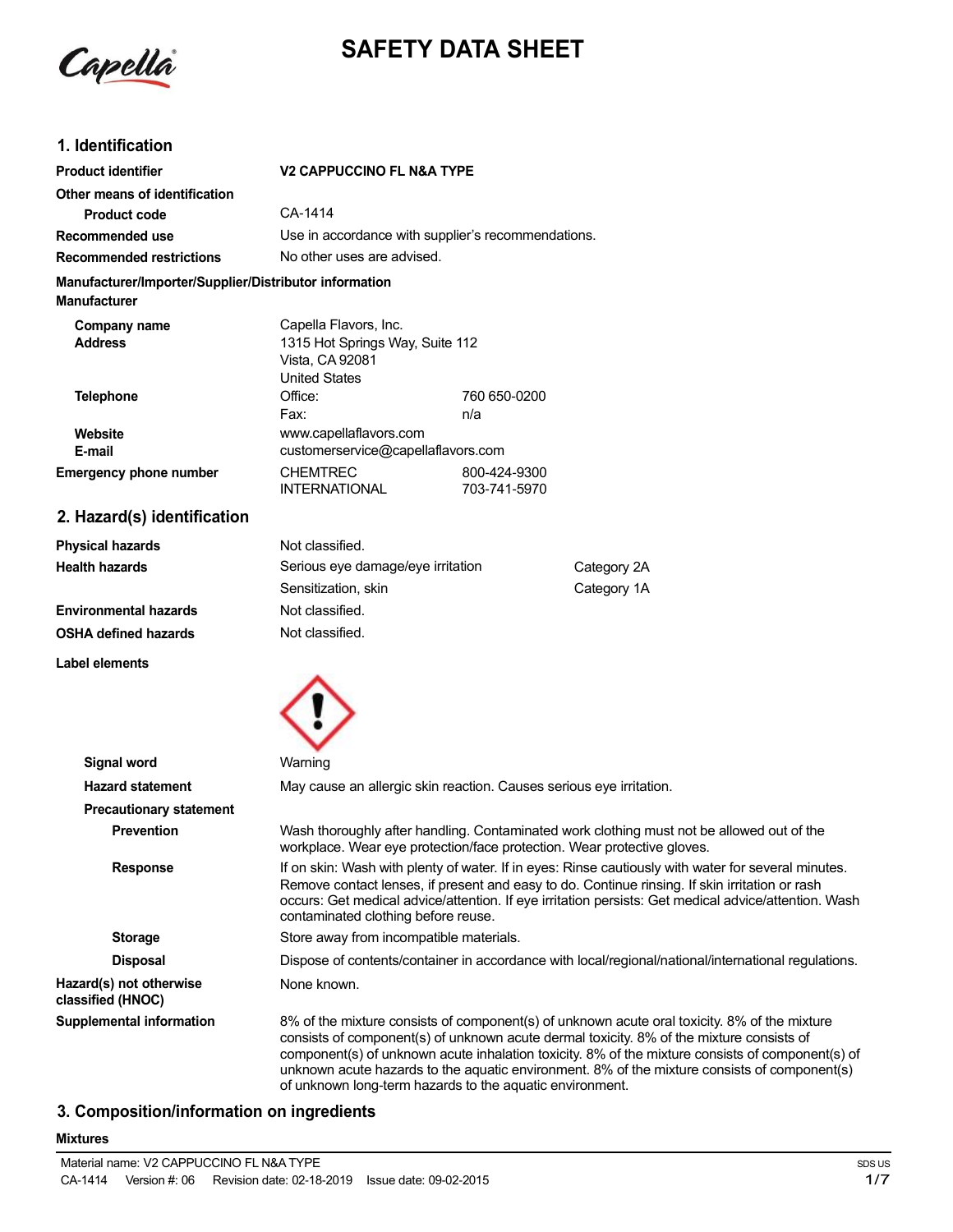| Chemical name                            | Common name and synonyms | <b>CAS number</b> | %          |
|------------------------------------------|--------------------------|-------------------|------------|
| PROPYLENE GLYCOL<br>NFI                  | <b>NOM</b>               | 57-55-6           | $70 - 80$  |
| VANILLIN #234                            |                          | 121-33-5          | $10 - 20$  |
| CINNAMIC ALDEHYDE<br>#98                 |                          | 104-55-2          | ${}_{0.3}$ |
| Other components below reportable levels |                          |                   | $10 - 520$ |

\*Designates that a specific chemical identity and/or percentage of composition has been withheld as a trade secret.

## **4. First-aid measures**

| <b>Inhalation</b>                                                            | Move to fresh air. Call a physician if symptoms develop or persist.                                                                                                                                    |
|------------------------------------------------------------------------------|--------------------------------------------------------------------------------------------------------------------------------------------------------------------------------------------------------|
| <b>Skin contact</b>                                                          | Remove contaminated clothing immediately and wash skin with soap and water. In case of<br>eczema or other skin disorders: Seek medical attention and take along these instructions.                    |
| Eye contact                                                                  | Immediately flush eyes with plenty of water for at least 15 minutes. Remove contact lenses, if<br>present and easy to do. Continue rinsing. Get medical attention if irritation develops and persists. |
| Ingestion                                                                    | Rinse mouth. Get medical attention if symptoms occur.                                                                                                                                                  |
| <b>Most important</b><br>symptoms/effects, acute and<br>delayed              | Severe eye irritation. Symptoms may include stinging, tearing, redness, swelling, and blurred<br>vision. May cause an allergic skin reaction. Dermatitis. Rash.                                        |
| Indication of immediate<br>medical attention and special<br>treatment needed | Provide general supportive measures and treat symptomatically. Keep victim under observation.<br>Symptoms may be delayed.                                                                              |
| <b>General information</b>                                                   | Ensure that medical personnel are aware of the material(s) involved, and take precautions to<br>protect themselves. Wash contaminated clothing before reuse.                                           |
| 5. Fire-fighting measures                                                    |                                                                                                                                                                                                        |
| Suitable extinguishing media                                                 | Alcohol resistant foam. Powder. Carbon dioxide (CO2).                                                                                                                                                  |
| Unsuitable extinguishing<br>media                                            | Do not use water jet as an extinguisher, as this will spread the fire.                                                                                                                                 |
| Specific hazards arising from<br>the chemical                                | During fire, gases hazardous to health may be formed.                                                                                                                                                  |
| Special protective equipment<br>and precautions for firefighters             | Self-contained breathing apparatus and full protective clothing must be worn in case of fire.                                                                                                          |
| <b>Fire fighting</b><br>equipment/instructions                               | Move containers from fire area if you can do so without risk.                                                                                                                                          |
| <b>Specific methods</b>                                                      | Use standard firefighting procedures and consider the hazards of other involved materials.                                                                                                             |
| <b>General fire hazards</b>                                                  | No unusual fire or explosion hazards noted.                                                                                                                                                            |
| 6. Accidental release measures                                               |                                                                                                                                                                                                        |
| Personal precautions,<br>protective equipment and                            | Keep unnecessary personnel away. Keep people away from and upwind of spill/leak. Wear<br>appropriate protective equipment and clothing during clean-up. Avoid breathing mist/vapors, Do                |

| protective equipment and<br>emergency procedures | appropriate protective equipment and clothing during clean-up. Avoid breathing mist/vapors. Do<br>not touch damaged containers or spilled material unless wearing appropriate protective clothing.<br>Ensure adequate ventilation. Local authorities should be advised if significant spillages cannot be<br>contained. For personal protection, see section 8 of the SDS. |  |
|--------------------------------------------------|----------------------------------------------------------------------------------------------------------------------------------------------------------------------------------------------------------------------------------------------------------------------------------------------------------------------------------------------------------------------------|--|
| Methods and materials for                        | Use water spray to reduce vapors or divert vapor cloud drift.                                                                                                                                                                                                                                                                                                              |  |
| containment and cleaning up                      | Large Spills: Stop the flow of material, if this is without risk. Dike the spilled material, where this is<br>possible. Absorb in vermiculite, dry sand or earth and place into containers. Following product<br>recovery, flush area with water.                                                                                                                          |  |
|                                                  | Small Spills: Wipe up with absorbent material (e.g. cloth, fleece). Clean surface thoroughly to<br>remove residual contamination.                                                                                                                                                                                                                                          |  |
|                                                  | Never return spills to original containers for re-use. For waste disposal, see section 13 of the SDS.                                                                                                                                                                                                                                                                      |  |
| <b>Environmental precautions</b>                 | Avoid discharge into drains, water courses or onto the ground.                                                                                                                                                                                                                                                                                                             |  |
| 7. Handling and storage                          |                                                                                                                                                                                                                                                                                                                                                                            |  |
| Precautions for safe handling                    | Avoid breathing mist/vapors. Avoid contact with eyes, skin, and clothing. Avoid prolonged<br>exposure. Provide adequate ventilation. Wear appropriate personal protective equipment. Observe<br>good industrial hygiene practices.                                                                                                                                         |  |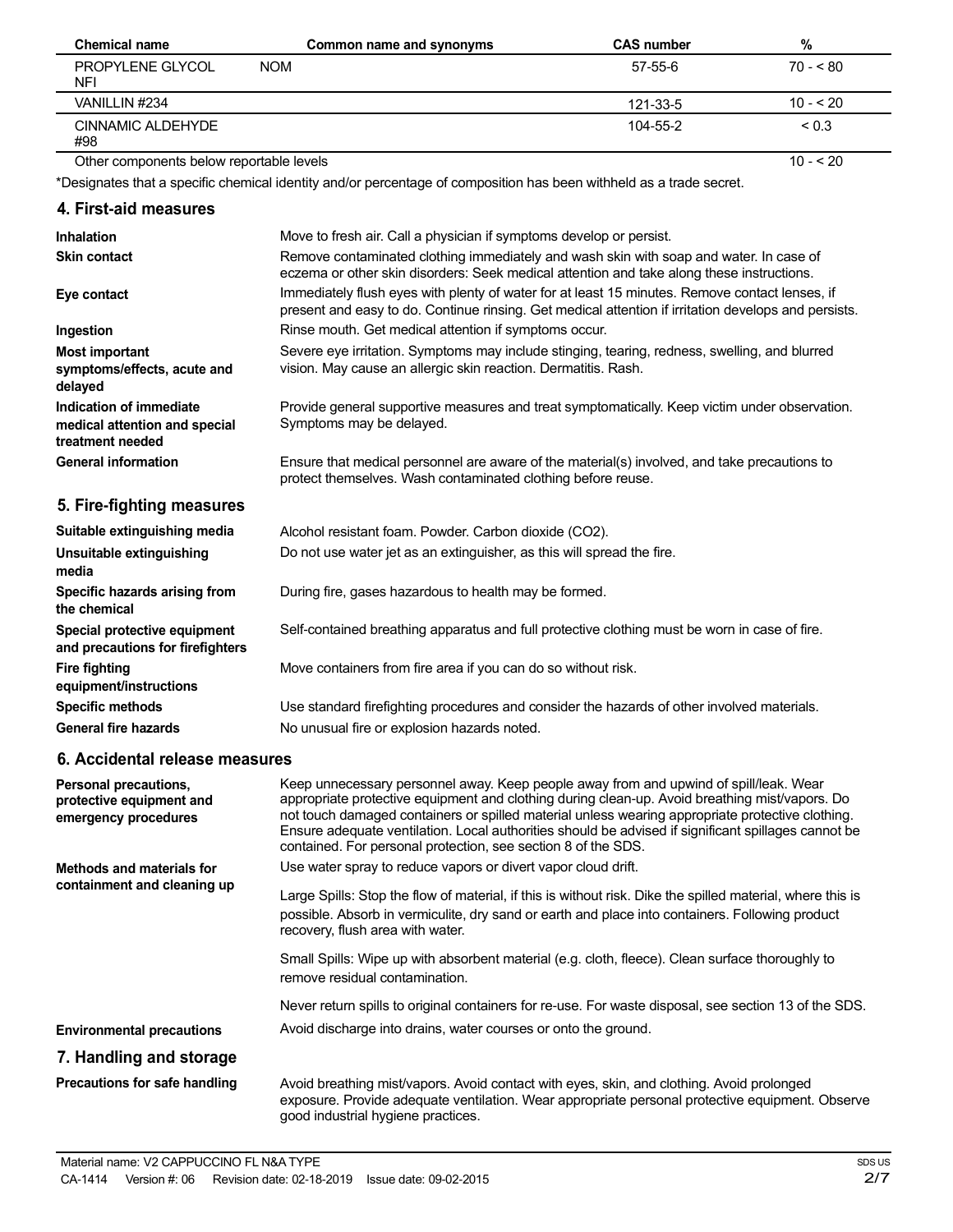Store in tightly closed container. Store away from incompatible materials (see Section 10 of the

## **8. Exposure controls/personal protection**

#### **Occupational exposure limits**

The following constituents are the only constituents of the product which have a PEL, TLV or other recommended exposure limit. At this time, the other constituents have no known exposure limits.

|                                           | US. Workplace Environmental Exposure Level (WEEL) Guides                                                                                                                                                                                                                                                                                                                                    |             |          |
|-------------------------------------------|---------------------------------------------------------------------------------------------------------------------------------------------------------------------------------------------------------------------------------------------------------------------------------------------------------------------------------------------------------------------------------------------|-------------|----------|
| <b>Components</b>                         | Type                                                                                                                                                                                                                                                                                                                                                                                        | Value       | Form     |
| PROPYLENE GLYCOL<br>NOM NFI (CAS 57-55-6) | <b>TWA</b>                                                                                                                                                                                                                                                                                                                                                                                  | 10 mg/m $3$ | Aerosol. |
| VANILLIN #234 (CAS<br>$121 - 33 - 5$      | <b>TWA</b>                                                                                                                                                                                                                                                                                                                                                                                  | 10 mg/m $3$ |          |
| <b>Biological limit values</b>            | No biological exposure limits noted for the ingredient(s).                                                                                                                                                                                                                                                                                                                                  |             |          |
| Appropriate engineering<br>controls       | Good general ventilation should be used. Ventilation rates should be matched to conditions. If<br>applicable, use process enclosures, local exhaust ventilation, or other engineering controls to<br>maintain airborne levels below recommended exposure limits. If exposure limits have not been<br>established, maintain airborne levels to an acceptable level. Provide eyewash station. |             |          |
|                                           | Individual protection measures, such as personal protective equipment                                                                                                                                                                                                                                                                                                                       |             |          |
| <b>Eye/face protection</b>                | Face shield is recommended. Wear safety glasses with side shields (or goggles).                                                                                                                                                                                                                                                                                                             |             |          |
| <b>Skin protection</b>                    |                                                                                                                                                                                                                                                                                                                                                                                             |             |          |
| Hand protection                           | Wear appropriate chemical resistant gloves.                                                                                                                                                                                                                                                                                                                                                 |             |          |
| <b>Other</b>                              | Wear appropriate chemical resistant clothing. Use of an impervious apron is recommended.                                                                                                                                                                                                                                                                                                    |             |          |
| <b>Respiratory protection</b>             | In case of insufficient ventilation, wear suitable respiratory equipment.                                                                                                                                                                                                                                                                                                                   |             |          |
| <b>Thermal hazards</b>                    | Wear appropriate thermal protective clothing, when necessary.                                                                                                                                                                                                                                                                                                                               |             |          |
| General hygiene<br>considerations         | Always observe good personal hygiene measures, such as washing after handling the material<br>and before eating, drinking, and/or smoking. Routinely wash work clothing and protective<br>equipment to remove contaminants. Contaminated work clothing should not be allowed out of the<br>workplace.                                                                                       |             |          |

#### **9. Physical and chemical properties**

| Appearance                                   |                                                            |
|----------------------------------------------|------------------------------------------------------------|
| <b>Physical state</b>                        | Liquid.                                                    |
| Form                                         | Liquid.                                                    |
| Color                                        | Not available.                                             |
| Odor                                         | Not available.                                             |
| <b>Odor threshold</b>                        | Not available.                                             |
| рH                                           | Not available.                                             |
| Melting point/freezing point                 | -74.2 $\degree$ F (-59 $\degree$ C) estimated              |
| Initial boiling point and boiling<br>range   | 370.76 °F (188.2 °C) estimated                             |
| <b>Flash point</b>                           | $>$ 200.0 °F ( $>$ 93.3 °C)<br>$>$ 200.0 °F ( $>$ 93.3 °C) |
| <b>Evaporation rate</b>                      | Not available.                                             |
| Flammability (solid, gas)                    | Not applicable.                                            |
| Upper/lower flammability or explosive limits |                                                            |
| <b>Flammability limit - lower</b><br>$(\% )$ | Not available.                                             |
| <b>Flammability limit - upper</b><br>(%)     | Not available.                                             |
| Explosive limit - lower (%)                  | Not available.                                             |
| Explosive limit - upper (%)                  | Not available.                                             |
| Vapor pressure                               | 0.15 hPa estimated                                         |
| Vapor density                                | Not available.                                             |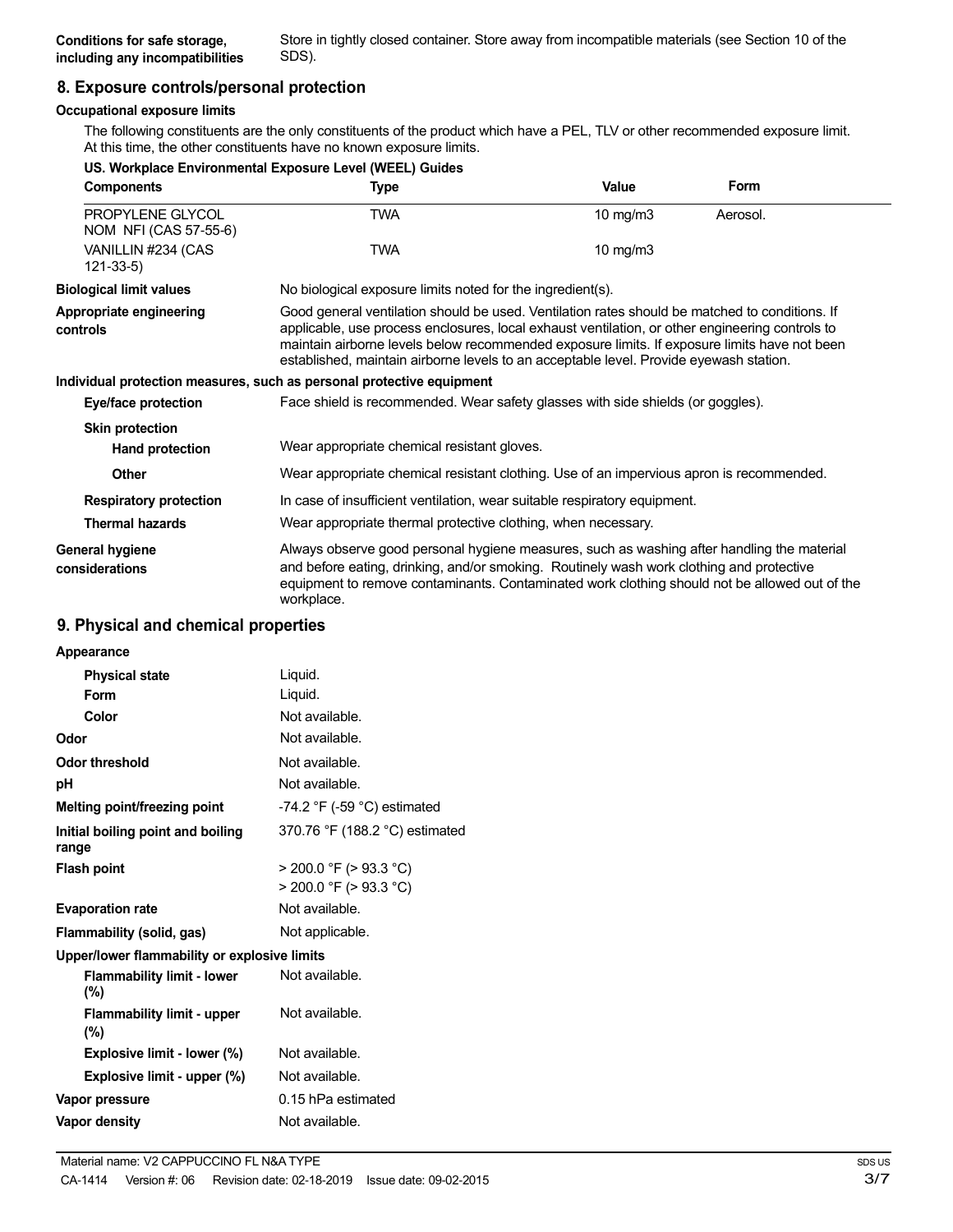| <b>Relative density</b>                           | Not available.                                                                                                                                                           |
|---------------------------------------------------|--------------------------------------------------------------------------------------------------------------------------------------------------------------------------|
| Solubility(ies)                                   |                                                                                                                                                                          |
| Solubility (water)                                | Not available.                                                                                                                                                           |
| <b>Partition coefficient</b><br>(n-octanol/water) | Not available.                                                                                                                                                           |
| <b>Auto-ignition temperature</b>                  | 700 °F (371.11 °C) estimated                                                                                                                                             |
| <b>Decomposition temperature</b>                  | Not available.                                                                                                                                                           |
| <b>Viscosity</b>                                  | Not available.                                                                                                                                                           |
| <b>Other information</b>                          |                                                                                                                                                                          |
| <b>Explosive properties</b>                       | Not explosive.                                                                                                                                                           |
| <b>Flammability class</b>                         | Combustible IIIB estimated                                                                                                                                               |
| <b>Oxidizing properties</b>                       | Not oxidizing.                                                                                                                                                           |
| <b>Refractive index</b>                           | $1.43 - 1.46$                                                                                                                                                            |
| <b>Specific gravity</b>                           | $1.04 - 1.07$                                                                                                                                                            |
| 10. Stability and reactivity                      |                                                                                                                                                                          |
| <b>Reactivity</b>                                 | The product is stable and non-reactive under normal conditions of use, storage and transport.                                                                            |
| <b>Chemical stability</b>                         | Material is stable under normal conditions.                                                                                                                              |
| Possibility of hazardous<br>reactions             | No dangerous reaction known under conditions of normal use.                                                                                                              |
| <b>Conditions to avoid</b>                        | Keep away from heat, hot surfaces, sparks, open flames and other ignition sources. Avoid<br>temperatures exceeding the flash point. Contact with incompatible materials. |
| Incompatible materials                            | Strong oxidizing agents.                                                                                                                                                 |

**products**

# **11. Toxicological information**

**Hazardous decomposition**

#### **Information on likely routes of exposure**

| <b>Inhalation</b>                                                                  | Prolonged inhalation may be harmful.                                                                                                                            |
|------------------------------------------------------------------------------------|-----------------------------------------------------------------------------------------------------------------------------------------------------------------|
| <b>Skin contact</b>                                                                | May cause an allergic skin reaction.                                                                                                                            |
| Eye contact                                                                        | Causes serious eye irritation.                                                                                                                                  |
| Ingestion                                                                          | Expected to be a low ingestion hazard.                                                                                                                          |
| Symptoms related to the<br>physical, chemical and<br>toxicological characteristics | Severe eye irritation. Symptoms may include stinging, tearing, redness, swelling, and blurred<br>vision. May cause an allergic skin reaction. Dermatitis. Rash. |

No hazardous decomposition products are known.

#### **Information on toxicological effects**

| <b>Acute toxicity</b>                       | Not known.                                                                                                          |                     |  |
|---------------------------------------------|---------------------------------------------------------------------------------------------------------------------|---------------------|--|
| <b>Components</b>                           | <b>Species</b>                                                                                                      | <b>Test Results</b> |  |
| <b>CINNAMIC ALDEHYDE</b>                    | #98 (CAS 104-55-2)                                                                                                  |                     |  |
| Acute                                       |                                                                                                                     |                     |  |
| <b>Dermal</b>                               |                                                                                                                     |                     |  |
| LD50                                        | Rat                                                                                                                 | > 1200 mg/kg        |  |
| Oral                                        |                                                                                                                     |                     |  |
| LD50                                        | Rat                                                                                                                 | 3400 mg/kg          |  |
| Skin corrosion/irritation                   | Prolonged skin contact may cause temporary irritation.                                                              |                     |  |
| Serious eye damage/eye<br><i>irritation</i> | Causes serious eye irritation.                                                                                      |                     |  |
| Respiratory or skin sensitization           |                                                                                                                     |                     |  |
| <b>Respiratory sensitization</b>            | Not a respiratory sensitizer.                                                                                       |                     |  |
| <b>Skin sensitization</b>                   | May cause an allergic skin reaction.                                                                                |                     |  |
| Germ cell mutagenicity                      | No data available to indicate product or any components present at greater than 0.1% are<br>mutagenic or genotoxic. |                     |  |
| Carcinogenicity                             | Not classifiable as to carcinogenicity to humans.                                                                   |                     |  |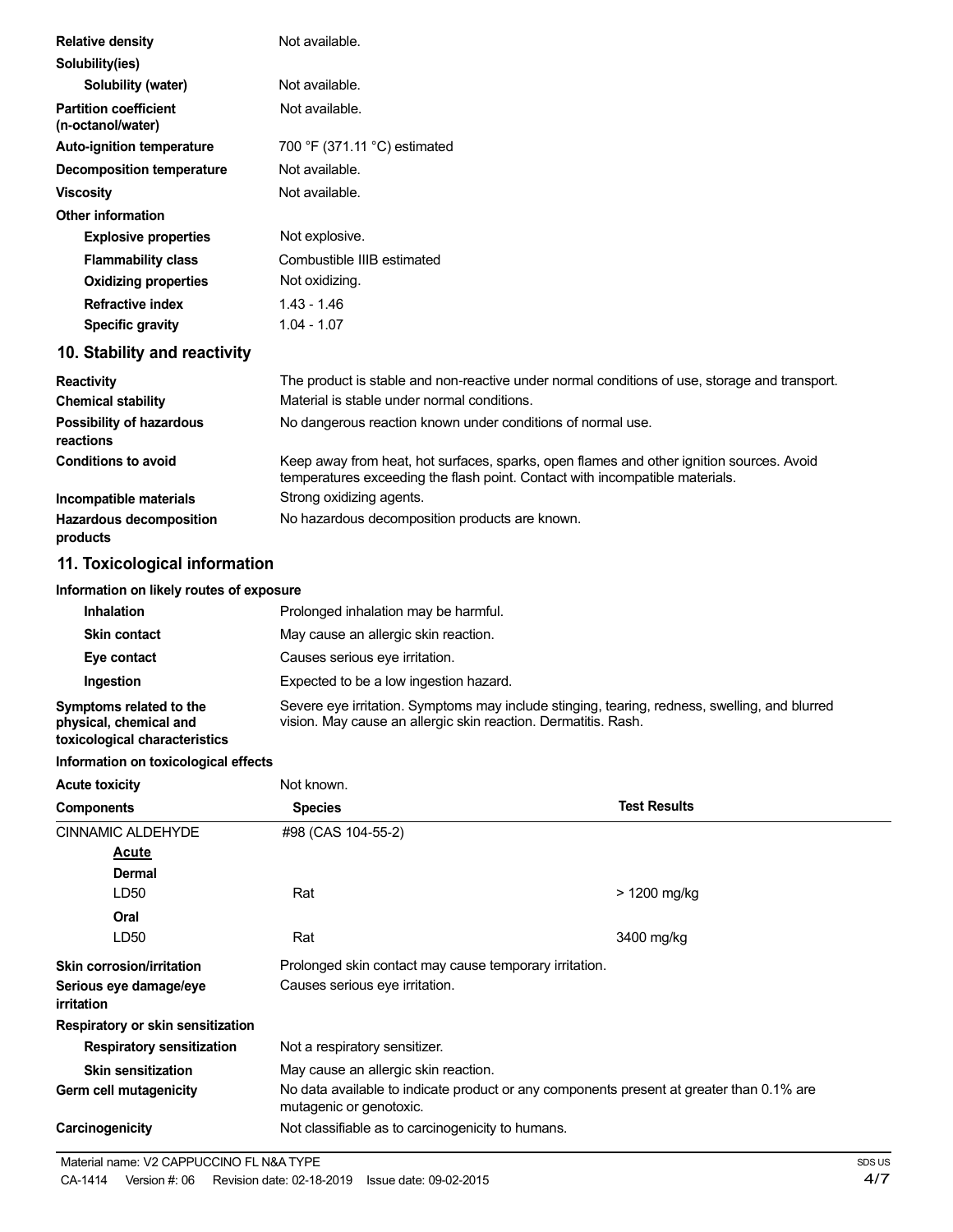| IARC Monographs. Overall Evaluation of Carcinogenicity<br>Not listed.                        |                                      |                                                                                                                                                                                                       |
|----------------------------------------------------------------------------------------------|--------------------------------------|-------------------------------------------------------------------------------------------------------------------------------------------------------------------------------------------------------|
| OSHA Specifically Regulated Substances (29 CFR 1910.1001-1052)                               |                                      |                                                                                                                                                                                                       |
| Not regulated.<br>US. National Toxicology Program (NTP) Report on Carcinogens<br>Not listed. |                                      |                                                                                                                                                                                                       |
|                                                                                              |                                      | This product is not expected to cause reproductive or developmental effects.                                                                                                                          |
| <b>Reproductive toxicity</b><br>Specific target organ toxicity -                             | Not classified.                      |                                                                                                                                                                                                       |
| single exposure                                                                              |                                      |                                                                                                                                                                                                       |
| Specific target organ toxicity -<br>repeated exposure                                        | Not classified.                      |                                                                                                                                                                                                       |
| <b>Aspiration hazard</b>                                                                     | Not an aspiration hazard.            |                                                                                                                                                                                                       |
| <b>Chronic effects</b>                                                                       | Prolonged inhalation may be harmful. |                                                                                                                                                                                                       |
| 12. Ecological information                                                                   |                                      |                                                                                                                                                                                                       |
| <b>Ecotoxicity</b>                                                                           |                                      | The product is not classified as environmentally hazardous. However, this does not exclude the<br>possibility that large or frequent spills can have a harmful or damaging effect on the environment. |
| Persistence and degradability                                                                |                                      | No data is available on the degradability of any ingredients in the mixture.                                                                                                                          |
| <b>Bioaccumulative potential</b>                                                             |                                      |                                                                                                                                                                                                       |
| Partition coefficient n-octanol / water (log Kow)                                            |                                      |                                                                                                                                                                                                       |
| PROPYLENE GLYCOL<br>VANILLIN #234                                                            | <b>NOM NFI</b>                       | $-0.92$<br>1.37                                                                                                                                                                                       |
| <b>Mobility in soil</b>                                                                      | No data available.                   |                                                                                                                                                                                                       |
| Other adverse effects                                                                        |                                      | No other adverse environmental effects (e.g. ozone depletion, photochemical ozone creation<br>potential, endocrine disruption, global warming potential) are expected from this component.            |
| 13. Disposal considerations                                                                  |                                      |                                                                                                                                                                                                       |
| <b>Disposal instructions</b>                                                                 |                                      | Collect and reclaim or dispose in sealed containers at licensed waste disposal site. Dispose of<br>contents/container in accordance with local/regional/national/international regulations.           |
| <b>Local disposal regulations</b>                                                            |                                      | Dispose in accordance with all applicable regulations.                                                                                                                                                |
| Hazardous waste code                                                                         | disposal company.                    | The waste code should be assigned in discussion between the user, the producer and the waste                                                                                                          |
| Waste from residues / unused<br>products                                                     | Disposal instructions).              | Dispose of in accordance with local regulations. Empty containers or liners may retain some<br>product residues. This material and its container must be disposed of in a safe manner (see:           |
| <b>Contaminated packaging</b>                                                                | disposal.                            | Since emptied containers may retain product residue, follow label warnings even after container is<br>emptied. Empty containers should be taken to an approved waste handling site for recycling or   |
| 14. Transport information                                                                    |                                      |                                                                                                                                                                                                       |
| DOT                                                                                          |                                      |                                                                                                                                                                                                       |
| Not regulated as dangerous goods.                                                            |                                      |                                                                                                                                                                                                       |
| <b>IATA</b>                                                                                  |                                      |                                                                                                                                                                                                       |
| Not regulated as dangerous goods.<br><b>IMDG</b>                                             |                                      |                                                                                                                                                                                                       |
| Not regulated as dangerous goods.                                                            |                                      |                                                                                                                                                                                                       |
| Transport in bulk according to<br>Annex II of MARPOL 73/78 and<br>the IBC Code               | Not established.                     |                                                                                                                                                                                                       |
| 15. Regulatory information                                                                   |                                      |                                                                                                                                                                                                       |
| <b>US federal regulations</b>                                                                | Standard, 29 CFR 1910.1200.          | This product is a "Hazardous Chemical" as defined by the OSHA Hazard Communication                                                                                                                    |
| <b>Toxic Substances Control Act (TSCA)</b>                                                   |                                      |                                                                                                                                                                                                       |
| TSCA Section 12(b) Export Notification (40 CFR 707, Subpt. D)                                |                                      |                                                                                                                                                                                                       |
| Not regulated.                                                                               |                                      |                                                                                                                                                                                                       |
| <b>CERCLA Hazardous Substance List (40 CFR 302.4)</b>                                        |                                      |                                                                                                                                                                                                       |
| Not listed.                                                                                  |                                      |                                                                                                                                                                                                       |
| Material name: V2 CAPPUCCINO FL N&A TYPE                                                     |                                      | S                                                                                                                                                                                                     |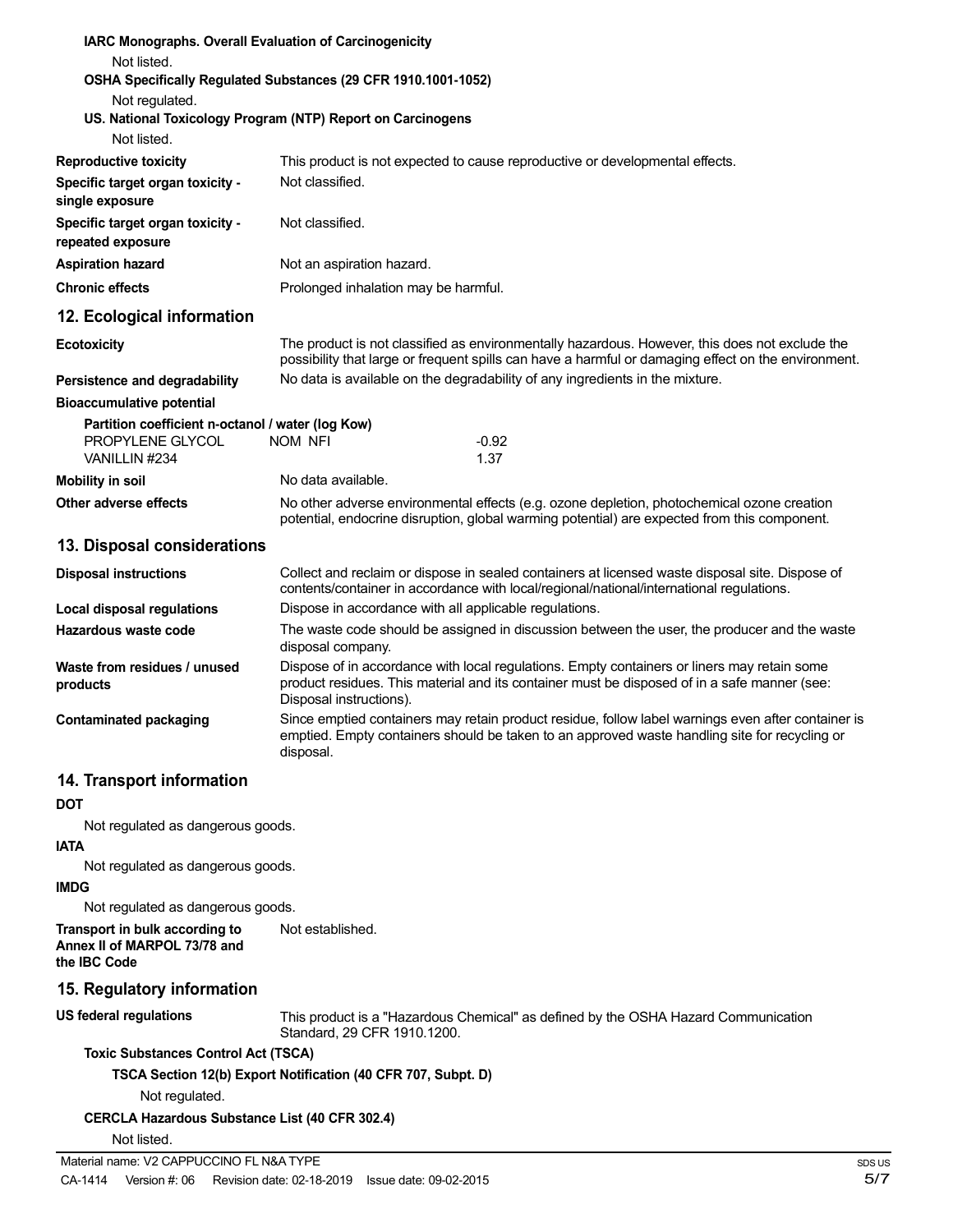| <b>SARA 304 Emergency release notification</b>                                   |                |                                |                                                                                                                                                                                                       |                        |
|----------------------------------------------------------------------------------|----------------|--------------------------------|-------------------------------------------------------------------------------------------------------------------------------------------------------------------------------------------------------|------------------------|
| Not regulated.                                                                   |                |                                |                                                                                                                                                                                                       |                        |
| OSHA Specifically Regulated Substances (29 CFR 1910.1001-1052)                   |                |                                |                                                                                                                                                                                                       |                        |
| Not regulated.                                                                   |                |                                |                                                                                                                                                                                                       |                        |
| Superfund Amendments and Reauthorization Act of 1986 (SARA)                      |                |                                |                                                                                                                                                                                                       |                        |
| SARA 302 Extremely hazardous substance                                           |                |                                |                                                                                                                                                                                                       |                        |
| Not listed.                                                                      |                |                                |                                                                                                                                                                                                       |                        |
| SARA 311/312 Hazardous<br>chemical                                               | No (Exempt)    |                                |                                                                                                                                                                                                       |                        |
| SARA 313 (TRI reporting)<br>Not regulated.                                       |                |                                |                                                                                                                                                                                                       |                        |
| Other federal regulations                                                        |                |                                |                                                                                                                                                                                                       |                        |
| Clean Air Act (CAA) Section 112 Hazardous Air Pollutants (HAPs) List             |                |                                |                                                                                                                                                                                                       |                        |
| Not regulated.                                                                   |                |                                |                                                                                                                                                                                                       |                        |
| Clean Air Act (CAA) Section 112(r) Accidental Release Prevention (40 CFR 68.130) |                |                                |                                                                                                                                                                                                       |                        |
| Not regulated.                                                                   |                |                                |                                                                                                                                                                                                       |                        |
| <b>Safe Drinking Water Act</b><br>(SDWA)                                         | Not regulated. |                                |                                                                                                                                                                                                       |                        |
|                                                                                  |                |                                | FEMA Priority Substances Respiratory Health and Safety in the Flavor Manufacturing Workplace                                                                                                          |                        |
| <b>CINNAMIC ALDEHYDE</b><br>(CAS 104-55-2)                                       |                | #98                            | Low priority                                                                                                                                                                                          |                        |
| <b>US state regulations</b>                                                      |                |                                |                                                                                                                                                                                                       |                        |
| <b>California Proposition 65</b>                                                 |                |                                |                                                                                                                                                                                                       |                        |
| more information go to www.P65Warnings.ca.gov.                                   |                |                                | California Safe Drinking Water and Toxic Enforcement Act of 1986 (Proposition 65): This material<br>is not known to contain any chemicals currently listed as carcinogens or reproductive toxins. For |                        |
| <b>International Inventories</b>                                                 |                |                                |                                                                                                                                                                                                       |                        |
| Country(s) or region                                                             | Inventory name |                                |                                                                                                                                                                                                       | On inventory (yes/no)* |
| Australia                                                                        |                |                                | Australian Inventory of Chemical Substances (AICS)                                                                                                                                                    | No                     |
| Canada                                                                           |                | Domestic Substances List (DSL) |                                                                                                                                                                                                       | No                     |
|                                                                                  |                |                                |                                                                                                                                                                                                       |                        |

| Canaua                      | DOMESTIC OUDSIGNCES LIST (DOL)                                            | <b>IVU</b> |
|-----------------------------|---------------------------------------------------------------------------|------------|
| Canada                      | Non-Domestic Substances List (NDSL)                                       | <b>No</b>  |
| China                       | Inventory of Existing Chemical Substances in China (IECSC)                | <b>No</b>  |
| Europe                      | European Inventory of Existing Commercial Chemical<br>Substances (EINECS) | No         |
| Europe                      | European List of Notified Chemical Substances (ELINCS)                    | <b>No</b>  |
| Japan                       | Inventory of Existing and New Chemical Substances (ENCS)                  | <b>No</b>  |
| Korea                       | Existing Chemicals List (ECL)                                             | No         |
| New Zealand                 | New Zealand Inventory                                                     | No         |
| <b>Philippines</b>          | Philippine Inventory of Chemicals and Chemical Substances<br>(PICCS)      | <b>No</b>  |
| Taiwan                      | Taiwan Chemical Substance Inventory (TCSI)                                | No         |
| United States & Puerto Rico | Toxic Substances Control Act (TSCA) Inventory                             | No         |
|                             |                                                                           |            |

\*A "Yes" indicates that all components of this product comply with the inventory requirements administered by the governing country(s) A "No" indicates that one or more components of the product are not listed or exempt from listing on the inventory administered by the governing country(s).

## **16. Other information, including date of preparation or last revision**

| <b>Issue date</b>    | 09-02-2015                                                                                                                                                                                                                                                                                                                                                                                                                                                                                                   |  |
|----------------------|--------------------------------------------------------------------------------------------------------------------------------------------------------------------------------------------------------------------------------------------------------------------------------------------------------------------------------------------------------------------------------------------------------------------------------------------------------------------------------------------------------------|--|
| <b>Revision date</b> | 02-18-2019                                                                                                                                                                                                                                                                                                                                                                                                                                                                                                   |  |
| Version #            | 06                                                                                                                                                                                                                                                                                                                                                                                                                                                                                                           |  |
| <b>Disclaimer</b>    | Capella Flavors, Inc. cannot anticipate all conditions under which this information and its product, or<br>the products of other manufacturers in combination with its product, may be used. It is the user's<br>responsibility to ensure safe conditions for handling, storage and disposal of the product, and to<br>assume liability for loss, injury, damage or expense due to improper use. The information in the<br>sheet was written based on the best knowledge and experience currently available. |  |